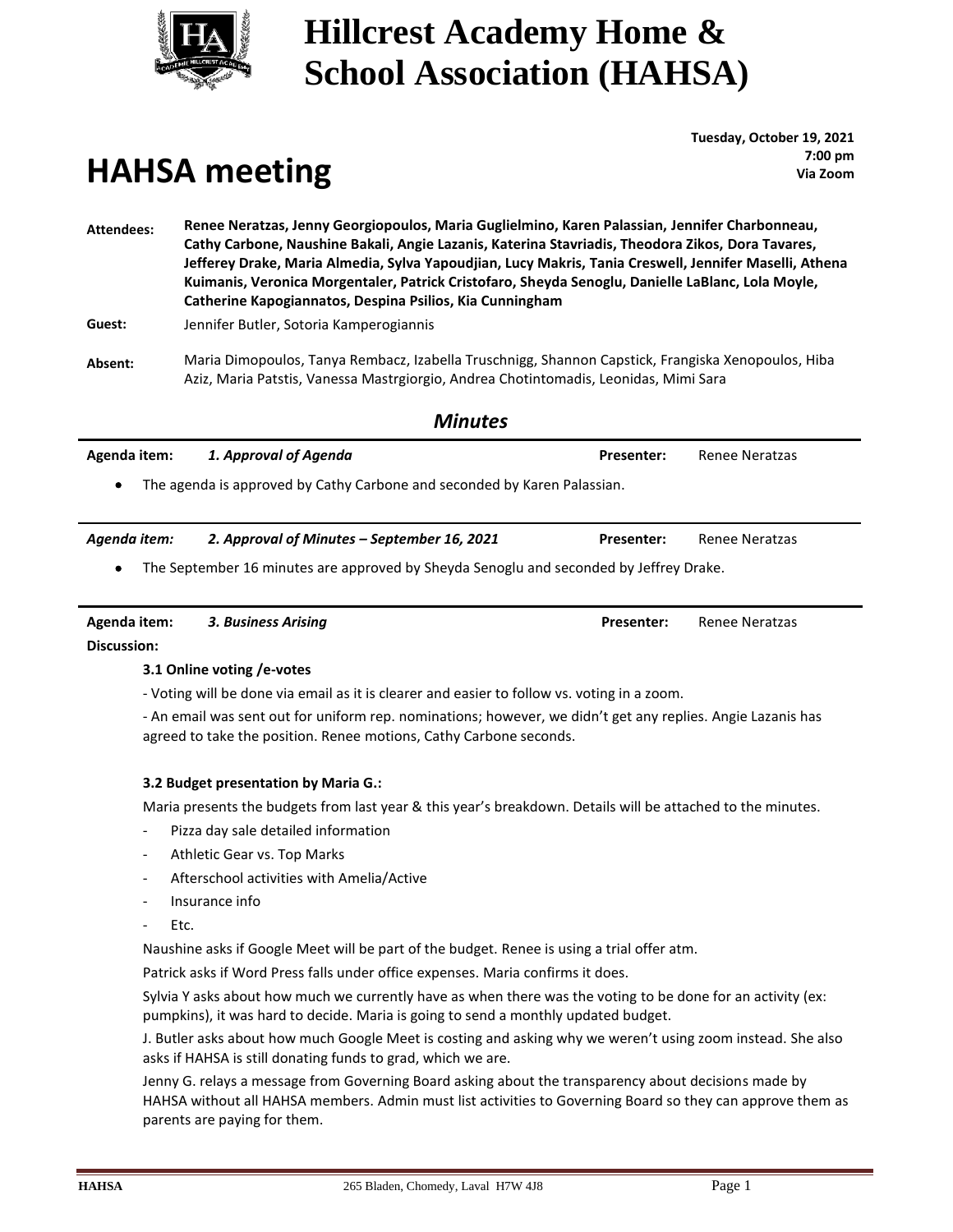

## **Hillcrest Academy Home & School Association (HAHSA)**

 Maria Almeda suggests putting a procedure/protocol in place to have structure and clarity for planning afterschool activities.

Administration decides on what activities will be coming into the building.

#### **3.3 Holiday Fair:**

- Christmas decorations (wrapping paper) for the school.
- Cookie decoration. \$2.5k budget (\$5 per cookie with milk per student).
- Santa parade with sleigh for December 22.
- Holiday breakfast will be offered to the students. Cost per child is \$5.50 (no meat) / \$5.75 (with meat). Still TBD.

| Agenda item:       | 4.1 Principal/Vice Principal's Report                                                 | <b>Presenter:</b> | Jennifer Butler |
|--------------------|---------------------------------------------------------------------------------------|-------------------|-----------------|
| <b>Discussion:</b> | Huge success for the corn roast.<br>$\bullet$                                         |                   |                 |
|                    | Food drive for Halloween                                                              |                   |                 |
|                    | Terry Fox run was well organized and over 11k was raised.<br>$\bullet$                |                   |                 |
|                    | Maison des Arts outings planned, waiting for Governing Board's approval.<br>$\bullet$ |                   |                 |

| Agenda item: | 4.2 President's Report                                                              | Presenter:        | <b>Renee Neratzas</b> |
|--------------|-------------------------------------------------------------------------------------|-------------------|-----------------------|
| Discussion:  | Everblast scheduled for the week of October 25.                                     |                   |                       |
| Agenda item: | 4.3 Vice President's Report                                                         | <b>Presenter:</b> | Sheyda Senoglu        |
| Discussion:  | Says thanks for electing her and that she's here if you need any help.<br>$\bullet$ |                   |                       |
|              |                                                                                     |                   |                       |
| Agenda item: | 4.4 Treasurer's Report                                                              | Presenter:        | Maria Guglielmino     |
| Discussion:  | See 3.2.                                                                            |                   |                       |
| Agenda item: | 4.5 Governing Board Representative's Report                                         | <b>Presenter:</b> | Theodora Zikos        |
| Discussion:  | Nothing to report                                                                   |                   |                       |
|              |                                                                                     |                   |                       |
| Agenda item: | 4.6 Charity Director's Report                                                       | Presenter:        | Cathy Carbone         |
| Discussion:  | Received a cheque for \$100.                                                        |                   |                       |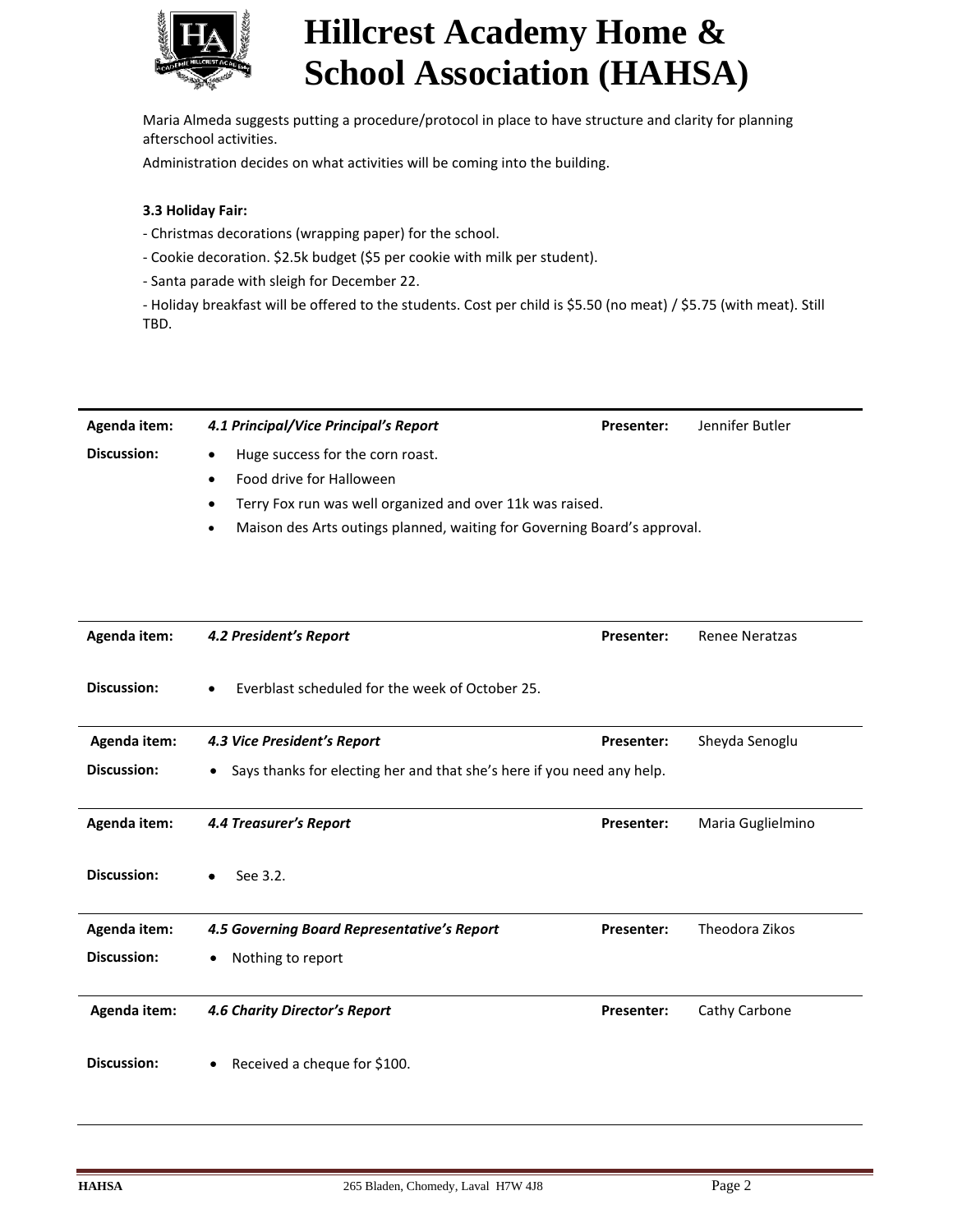

## **Hillcrest Academy Home & School Association (HAHSA)**

| Agenda item:       | <b>4.7 Fundraising Director's Report</b>                                                                                                                                                                                                                                                                              | Presenter:                                                                                                                                                                                    | Karen Palassian |  |
|--------------------|-----------------------------------------------------------------------------------------------------------------------------------------------------------------------------------------------------------------------------------------------------------------------------------------------------------------------|-----------------------------------------------------------------------------------------------------------------------------------------------------------------------------------------------|-----------------|--|
| <b>Discussion:</b> | Reminder that Super Recycleur is this Sunday with used uniform sales.<br>٠<br>Bad Monkey is donating all the popcorn for the Halloween fundraiser, so 100% of the funds are<br>$\bullet$<br>coming back to the school. 144 boxes of popcorn with 77 buckets sold, still finalizing numbers.                           |                                                                                                                                                                                               |                 |  |
|                    |                                                                                                                                                                                                                                                                                                                       |                                                                                                                                                                                               |                 |  |
|                    | The email, facebook post and website are done/sent regarding the Holiday Shop.<br>$\bullet$                                                                                                                                                                                                                           |                                                                                                                                                                                               |                 |  |
|                    | $\bullet$<br>parents.                                                                                                                                                                                                                                                                                                 | Athletic merchandising - no date yet regarding the sweat pant shortage. Called different<br>suppliers and there is a shortage across Canada. As soon as she gets more news, she'll advise the |                 |  |
| Agenda item:       | 4.8 QFHSA Representative's Report                                                                                                                                                                                                                                                                                     | Presenter:                                                                                                                                                                                    | Naushine Bakali |  |
| <b>Discussion:</b> | Submitted all the forms for the QFHSA.                                                                                                                                                                                                                                                                                |                                                                                                                                                                                               |                 |  |
|                    | A few of the exec. Members attended the workshops that were offered. Will notify members of<br>٠<br>upcoming workshops by email.                                                                                                                                                                                      |                                                                                                                                                                                               |                 |  |
|                    | Taking advantage of the insurance offered for pizza, TCBY and afterschool activities.<br>٠                                                                                                                                                                                                                            |                                                                                                                                                                                               |                 |  |
|                    | 35 members have paid the fee.                                                                                                                                                                                                                                                                                         |                                                                                                                                                                                               |                 |  |
|                    |                                                                                                                                                                                                                                                                                                                       |                                                                                                                                                                                               |                 |  |
| Agenda item:       | 4.9 Uniform Representative's Report                                                                                                                                                                                                                                                                                   | Presenter:                                                                                                                                                                                    | Angie Lazanis   |  |
| <b>Discussion:</b> | Nothing to report.                                                                                                                                                                                                                                                                                                    |                                                                                                                                                                                               |                 |  |
| Agenda item:       | 4.10 Photo Representative's Report                                                                                                                                                                                                                                                                                    | Presenter:                                                                                                                                                                                    | Dora Tavares    |  |
| <b>Discussion:</b> | Retakes will be done on October 22. Tania C. and she will be at the school.                                                                                                                                                                                                                                           |                                                                                                                                                                                               |                 |  |
|                    | 15% commission cheque coming in latest January 2022.<br>٠                                                                                                                                                                                                                                                             |                                                                                                                                                                                               |                 |  |
|                    | Some parents are saying the photos weren't great. Only close-up pictures were offered and only<br>found out say of. Class pictures were not able to be done as students couldn't remove their<br>masks. They stated that they will do class pictures at a later date. Last resort will be a mosaic<br>style, but TBC. |                                                                                                                                                                                               |                 |  |
|                    | We have a 1-year contract & may change supplier. Email them for suggestions.<br>٠                                                                                                                                                                                                                                     |                                                                                                                                                                                               |                 |  |
|                    | Kathy asks if we can discuss with the photographer about our options before the graduation<br>٠<br>pictures take place. Dora clarifies that this can be discussed during grad committee meeting as it<br>does not HAHSA, however Jenny G. reminds them that there is no grad committee this year.                     |                                                                                                                                                                                               |                 |  |
|                    | Issues are brought up and a few people have conflicting opinions. Renee mentions that she will<br>٠<br>have to mute everyone when a conversation gets out of hand when everyone is talking at the<br>same time as when it's being held online it can become chaotic.                                                  |                                                                                                                                                                                               |                 |  |
|                    | Jennifer C. suggests that anyone that has complaints regarding their pictures to send feedback to<br>٠<br>the company directly.                                                                                                                                                                                       |                                                                                                                                                                                               |                 |  |
|                    | Naushine suggests asking parents via email for feedback regarding picture day, uniforms, etc.<br>٠                                                                                                                                                                                                                    |                                                                                                                                                                                               |                 |  |